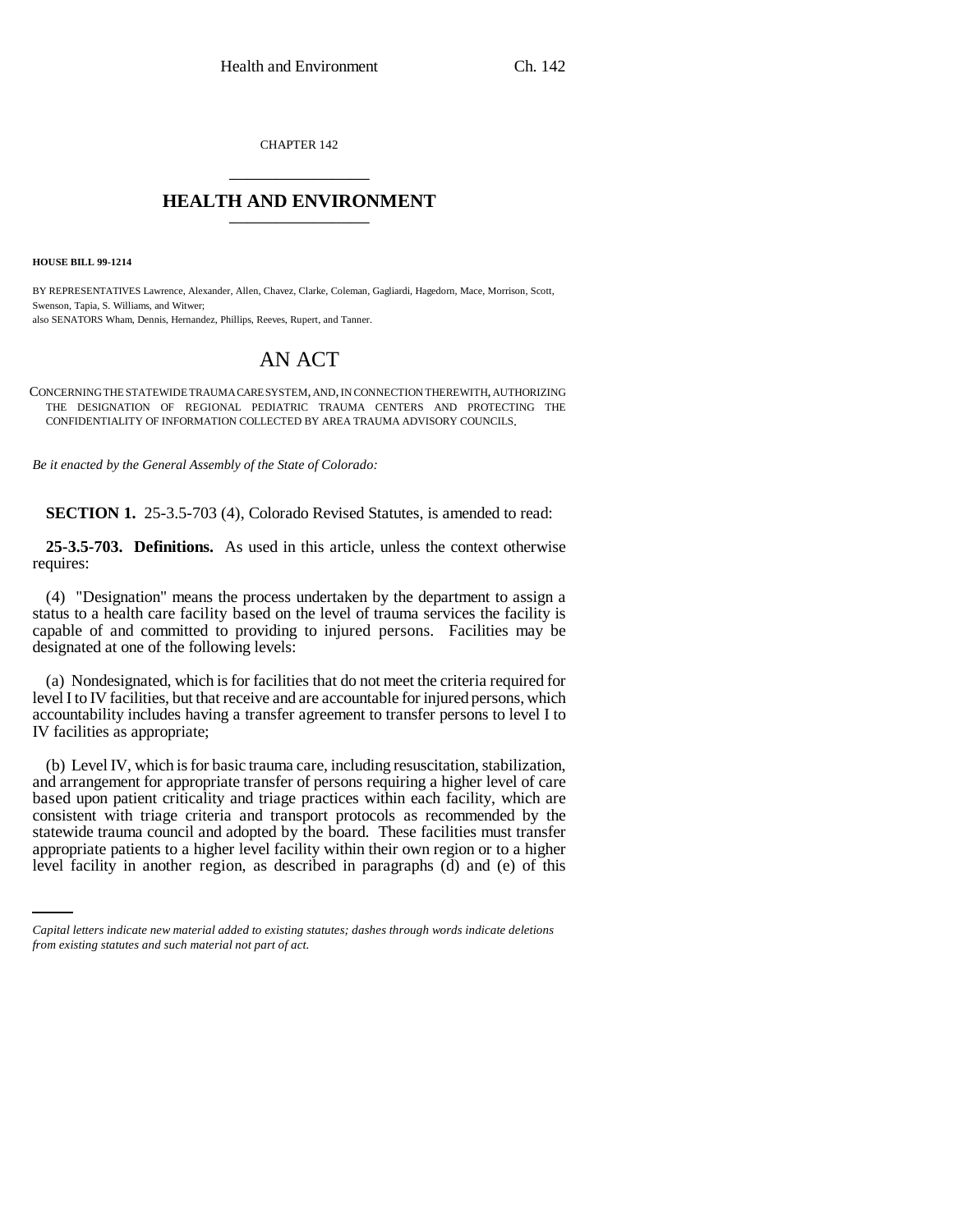subsection (4).

(c) Level III, which is for general trauma care, including resuscitation, stabilization, and assessment of injured persons, and either the provision of care for the injured person or arrangement for appropriate transfer based upon patient criticality and triage practices within each facility, which are consistent with triage criteria and transport protocols as recommended by the statewide trauma council and adopted by the board. The facilities must transfer appropriate patients to a higher level facility within its own region or to a higher level facility in another region, as described in paragraphs (d) and (e) of this subsection (4).

(d) Level II, which is for major trauma care based upon patient criticality and triage practices within each facility, which are consistent with triage criteria and transport protocols as recommended by the statewide trauma council and adopted by the board. This type of facility may serve as a resource for lower level facilities when a level I facility, as described in paragraph (e) of this subsection (4), is not available within its region, but it is not a facility required to conduct research or provide comprehensive services through subspecialty units such as, but not limited to, burn units, spinal cord injury centers, eye trauma centers, and reinplantation centers.

(e) Level I, which is for comprehensive trauma care, including the acute management of the most severely injured patients, which is a facility that may serve as the ultimate resource for lower level facilities or as the key resource facility for a trauma area and which is a facility that provides education in trauma-related areas for health care professionals and performs trauma research;

(f) REGIONAL PEDIATRIC TRAUMA CENTER, WHICH IS A FACILITY THAT PROVIDES COMPREHENSIVE PEDIATRIC TRAUMA CARE, INCLUDING ACUTE MANAGEMENT OF THE MOST SEVERELY INJURED PEDIATRIC TRAUMA PATIENTS, AND IS A FACILITY THAT MAY SERVE AS AN ULTIMATE RESOURCE FOR LOWER LEVEL FACILITIES ON PEDIATRIC TRAUMA CARE, AND WHICH IS A FACILITY THAT PERFORMS PEDIATRIC TRAUMA RESEARCH AND PROVIDES PEDIATRIC TRAUMA EDUCATION FOR HEALTH CARE PROFESSIONALS.

**SECTION 2.** The introductory portion to 25-3.5-704 (2) and 25-3.5-704 (2) (h), Colorado Revised Statutes, are amended to read:

**25-3.5-704. Statewide trauma care system - development and implementation - duties of the department - rules adopted by board.** (2) The board shall adopt rules on or before July 1, 1997, for the statewide trauma care system, including but not limited to the following:

(h) (I) **Continuing quality improvement system (CQI).** These rules require the department to oversee a continuing quality improvement system for the statewide trauma care system. The board shall specify the methods and periods for assessing the quality of area trauma systems and the statewide trauma care system. These rules include, but are not limited to, the following requirements:

 $(H)(A)$  That ATAC's assess periodically the quality of their respective area trauma plans and that the state assess periodically the quality of the statewide trauma care system to determine whether positive results under area trauma plans and the